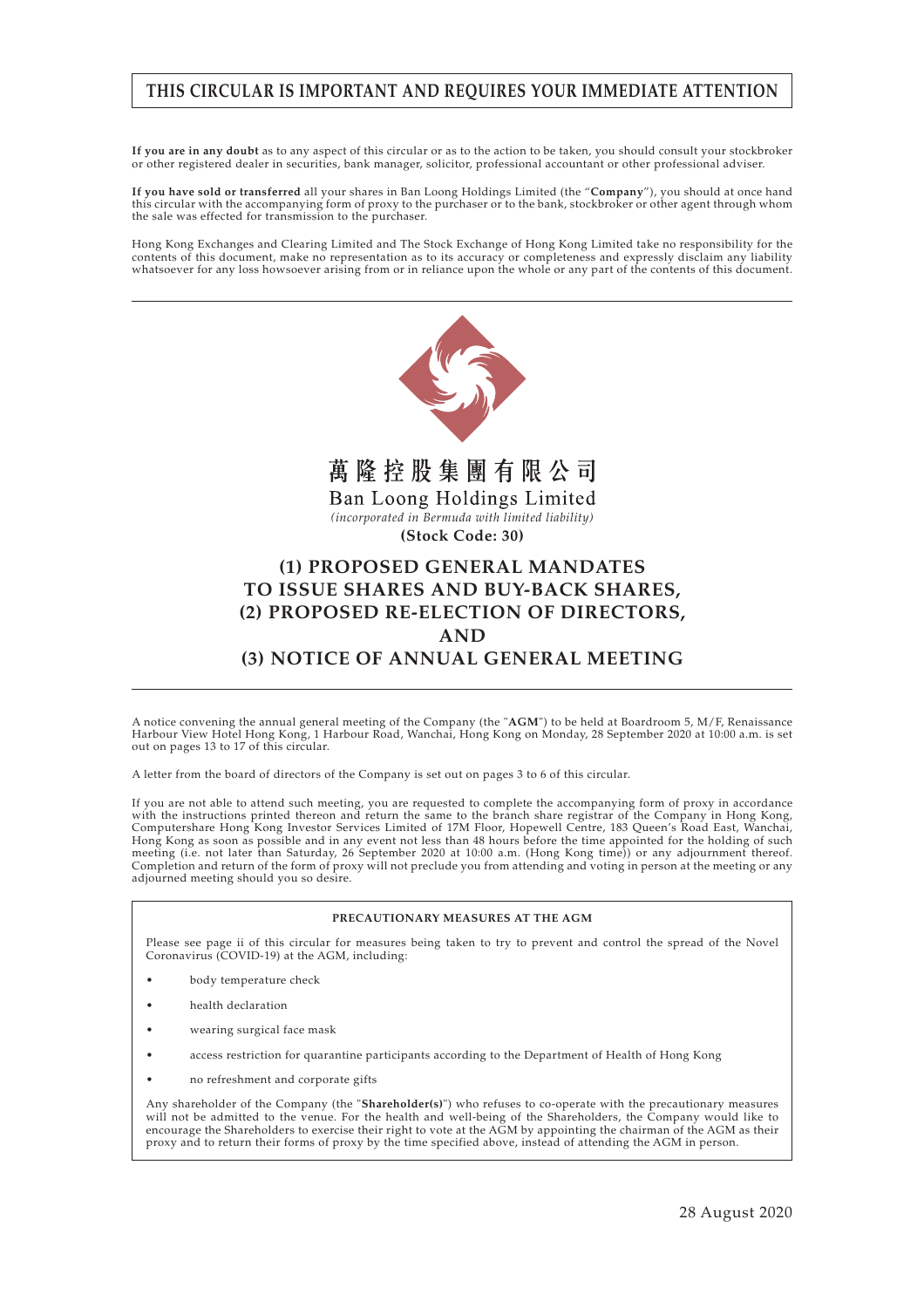# **CONTENTS**

# *Page*

| Letter from the Board                                                                                       |                                               |                |  |
|-------------------------------------------------------------------------------------------------------------|-----------------------------------------------|----------------|--|
| 1.                                                                                                          |                                               | 3              |  |
| 2.                                                                                                          |                                               | $\overline{4}$ |  |
| 3.                                                                                                          |                                               | $\overline{4}$ |  |
| 4.                                                                                                          |                                               | $\overline{4}$ |  |
| 5.                                                                                                          |                                               | 5              |  |
| 6.                                                                                                          |                                               | 5              |  |
| 7.                                                                                                          |                                               | 5              |  |
| 8.                                                                                                          |                                               | 5              |  |
| 9.                                                                                                          |                                               | 6              |  |
| 10.                                                                                                         |                                               | 6              |  |
| 11.                                                                                                         |                                               | 6              |  |
| Appendix I<br>Biographical information of<br>$\overline{\phantom{0}}$<br>Directors proposed for re-election |                                               |                |  |
| Appendix II                                                                                                 | Explanatory statement on the Buy-back Mandate | 10             |  |
|                                                                                                             |                                               |                |  |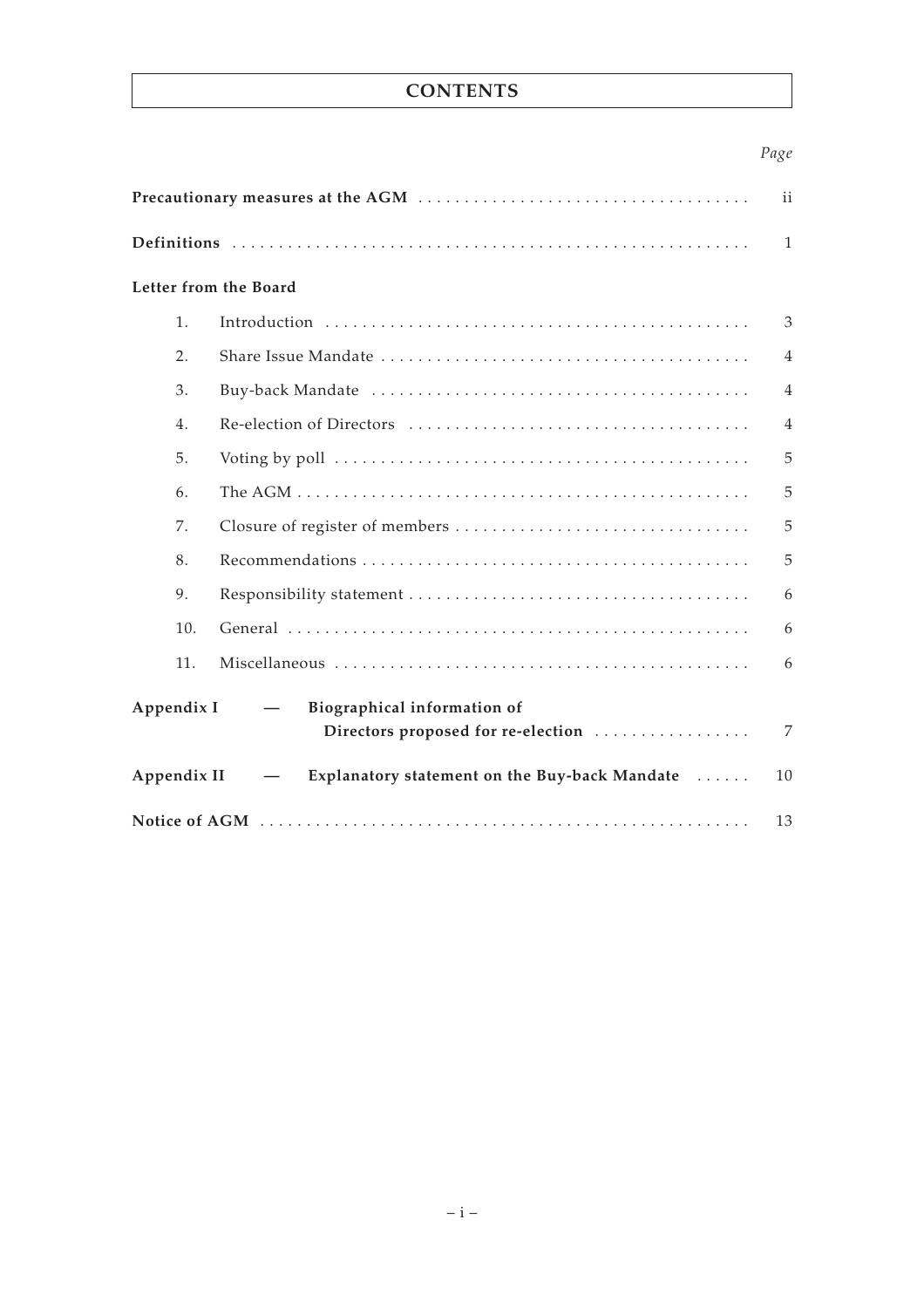# **PRECAUTIONARY MEASURES AT THE AGM**

In view of the ongoing Novel Coronavirus (COVID-19) epidemic, the Company will implement the following preventive measures at the AGM to protect attending Shareholders, staff and other stakeholders from the risk of infection:

- (i) Compulsory body temperature checks will be conducted on every attendee at the entrance of the AGM venue. Any person with a body temperature of over 37.4 degrees Celsius may be denied entry into the AGM venue or be required to leave the AGM venue.
- (ii) All attendees may be asked whether (a) he/she travels outside of Hong Kong within the 14-day period immediately before the AGM; and (b) he/she is subject to any Hong Kong Government prescribed quarantine. Anyone who responds positively to any of these questions may be denied entry into the meeting venue or be required to leave the meeting venue.
- (iii) The Company encourages attendees to wear surgical face masks inside the AGM venue at all times, and to maintain a safe distance between seats.
- (iv) No refreshments will be served and there will be no corporate gifts.

To the extent permitted under law, the Company reserves the right to deny entry into the AGM venue or require any person to leave the AGM venue in order to ensure the safety of the attendees at the AGM.

In the interest of all stakeholders' health and safety and consistent with recent COVID-19 guidelines issued by the Government of Hong Kong (available at www.chp.gov.hk/en/features/102742.html), the Company reminds all Shareholders that physical attendance in person at the AGM is not necessary for the purpose of exercising voting rights. As an alternative, by using forms of proxy with voting instructions inserted, Shareholders may appoint the chairman of the AGM as their proxy to vote on the relevant resolutions at the AGM instead of attending the AGM in person.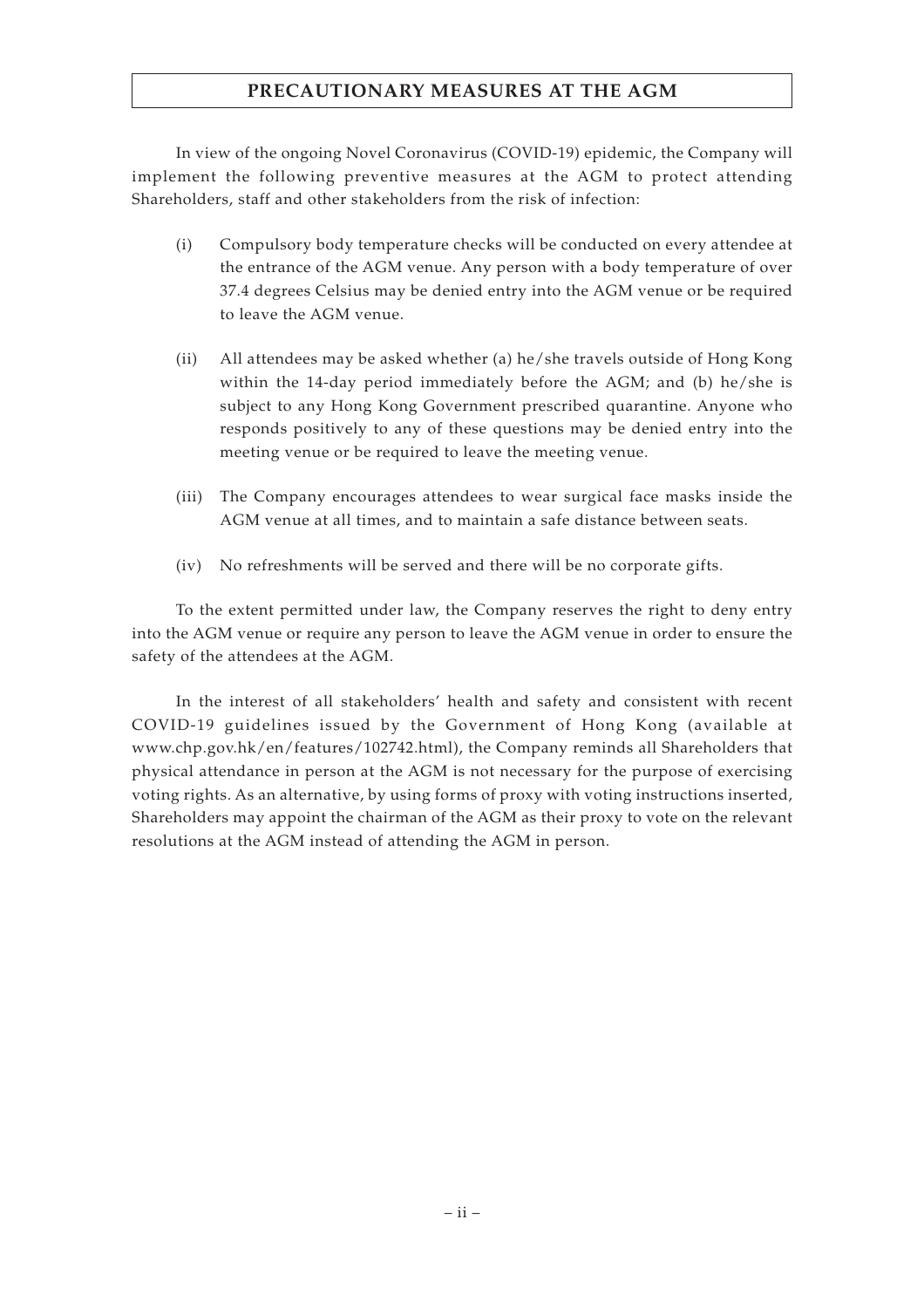*In this circular, the following expressions shall have the meanings respectively set opposite them below unless the context requires otherwise:*

| "AGM"                      | the annual general meeting of the Company to be<br>convened on Monday, 28 September 2020 (or any<br>adjournment thereof);                                                                           |
|----------------------------|-----------------------------------------------------------------------------------------------------------------------------------------------------------------------------------------------------|
| "AGM Notice"               | the notice of the AGM as set out on pages 13 to 17 of<br>this circular;                                                                                                                             |
| "Board"                    | the board of Directors;                                                                                                                                                                             |
| "Business Day"             | any day on which the Stock Exchange is open for the<br>business of dealing in securities;                                                                                                           |
| "Buy-back Mandate"         | a general unconditional mandate to be granted to the<br>Directors at the AGM authorising the Company to<br>buy-back up to 10% of the issued Shares on the<br>market;                                |
| "Bye-laws"                 | the bye-laws of the Company;                                                                                                                                                                        |
| "close associate(s)"       | having the meaning ascribed thereto under the<br>Listing Rules;                                                                                                                                     |
| "Companies Ordinance"      | the Companies Ordinance (Chapter 622 of the Laws of<br>Hong Kong) as amended, modified and supplemented<br>from time to time;                                                                       |
| "Company"                  | Ban Loong Holdings Limited, an exempted company<br>incorporated in Bermuda with limited liability, the<br>shares of which are listed on the main board of the<br>Stock Exchange with stock code 30; |
| "core connected person(s)" | having the meaning ascribed thereto under the<br>Listing Rules;                                                                                                                                     |
| "Director(s)"              | the director(s) of the Company;                                                                                                                                                                     |
| "Group"                    | the Company and its subsidiaries from time to time;                                                                                                                                                 |
| "HK\$"                     | Hong Kong dollars, the lawful currency of Hong<br>Kong;                                                                                                                                             |
| "Hong Kong"                | the Hong Kong Special Administrative Region of the<br>People's Republic of China;                                                                                                                   |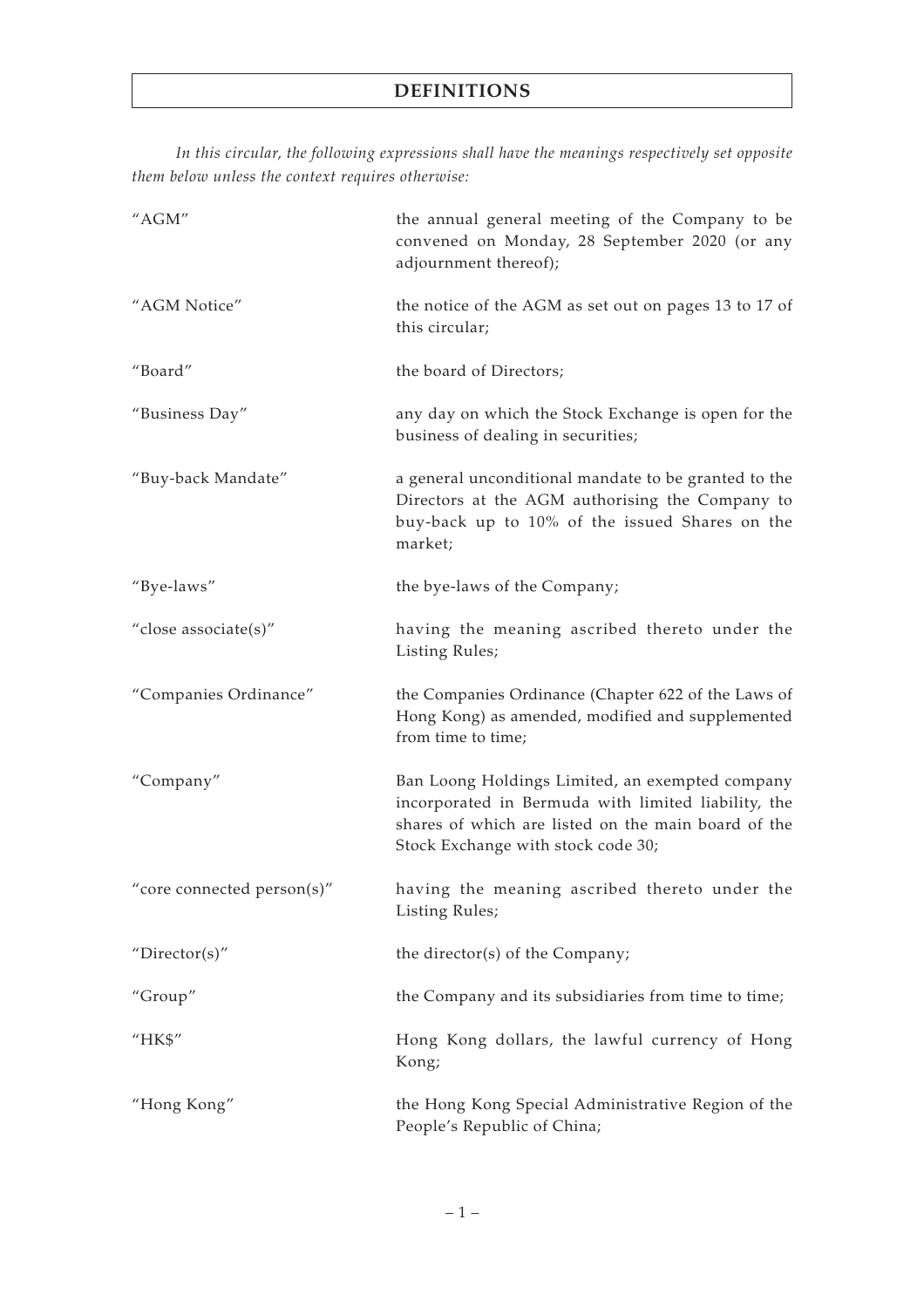# **DEFINITIONS**

| "Latest Practicable Date"     | 24 August 2020, being the latest practicable date prior<br>to the printing of this circular for the purpose of<br>ascertaining certain information for inclusion in this<br>circular;                                |
|-------------------------------|----------------------------------------------------------------------------------------------------------------------------------------------------------------------------------------------------------------------|
| "Listing Rules"               | the Rules Governing the Listing of Securities on the<br>Stock Exchange;                                                                                                                                              |
| " $SFO"$                      | the Securities and Futures Ordinance (Chapter 571 of<br>the Laws of Hong Kong);                                                                                                                                      |
| "Share $(s)$ "                | share(s) of $HK$0.01$ each in the share capital of the<br>Company;                                                                                                                                                   |
| "Share Issue Mandate"         | a general unconditional mandate to be granted to the<br>Directors at the AGM authorising the Company to<br>allot additional Shares of up to 20% of the total<br>number of Shares in issue as at the date of the AGM; |
| "Shareholder(s)"              | $holder(s)$ of the Share $(s)$ ;                                                                                                                                                                                     |
| "Stock Exchange"              | The Stock Exchange of Hong Kong Limited;                                                                                                                                                                             |
| "subsidiary"                  | a company which is, for the time being and from time<br>to time, a subsidiary (within the meaning of the<br>Companies Ordinance) of the Company;                                                                     |
| "substantial shareholder(s)"  | having the meaning ascribed thereto under the<br><b>Listing Rules;</b>                                                                                                                                               |
| "Takeovers Code"              | The Hong Kong Code on Takeovers and Mergers; and                                                                                                                                                                     |
| $\frac{1}{10}$ $\frac{1}{10}$ | per cent.                                                                                                                                                                                                            |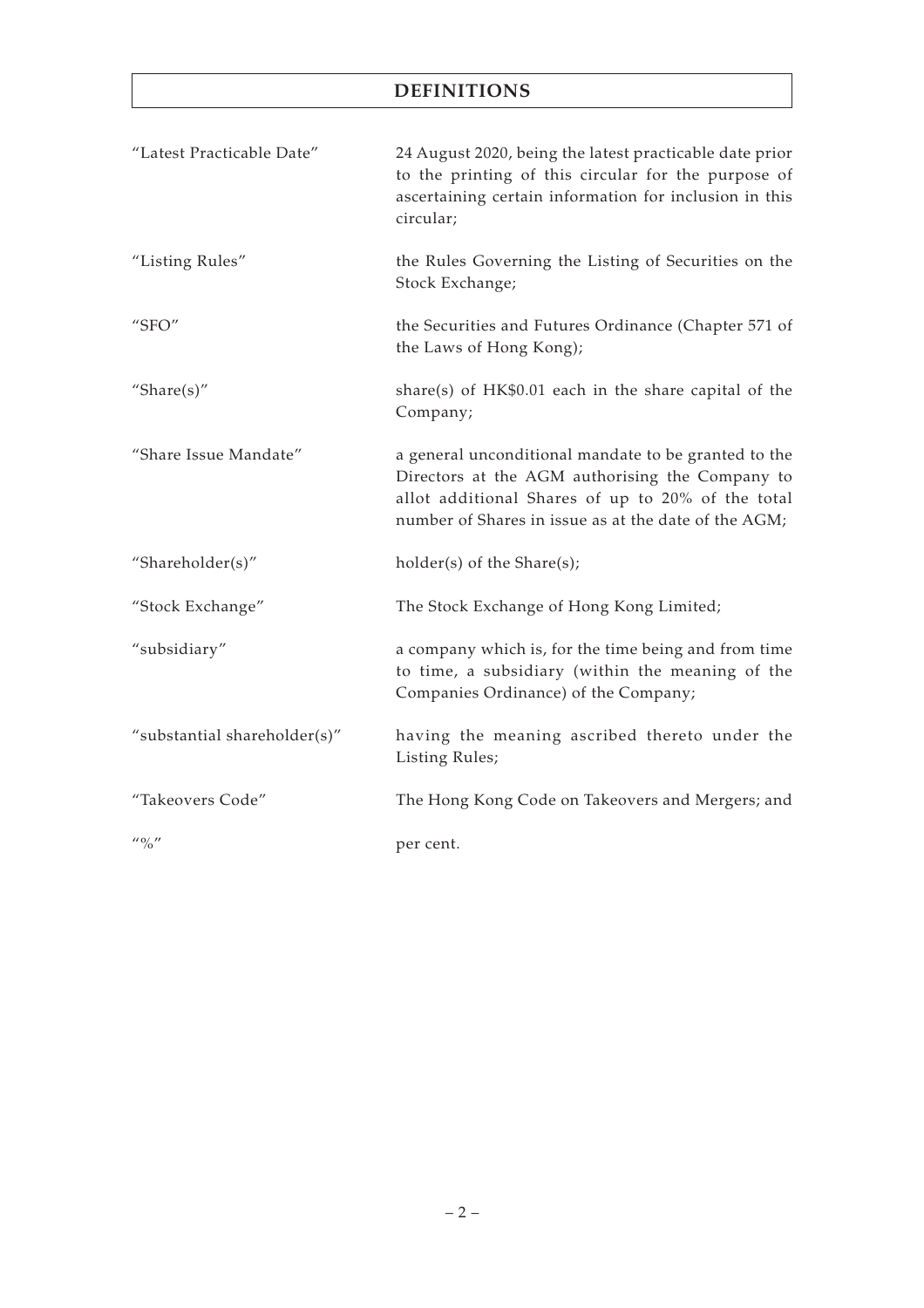

萬隆控股集團有限公司

Ban Loong Holdings Limited

*(incorporated in Bermuda with limited liability)*

**(Stock Code: 30)**

*Executive Directors:* Mr. Wang Minghui *(Chairman)* Mr. Chow Wang *(Deputy Chairman and Chief Executive Officer)* Mr. Yin Pinyao Mr. Chu Ka Wa *(Chief Financial Officer)* Mr. Wang Zhaoqing *(Chief Operating Officer)*

*Non-Executive Director:* Mr. Fong For

*Independent Non-Executive Directors:* Mr. Jiang Zhi Mr. Leung Ka Kui, Johnny Ms. Wong Chui San, Susan

*Registered Office:* Clarendon House 2 Church Street Hamilton HM11 Bermuda

*Principal Place of Business in Hong Kong:* Room 2709-10 27/F China Resources Building No. 26 Harbour Road Wanchai Hong Kong

28 August 2020

*To the Shareholders*

Dear Sirs

# **(1) PROPOSED GENERAL MANDATES TO ISSUE SHARES AND BUY-BACK SHARES, (2) PROPOSED RE-ELECTION OF DIRECTORS, AND (3) NOTICE OF ANNUAL GENERAL MEETING**

## **1. INTRODUCTION**

This circular includes information required by the Listing Rules to be given to the Shareholders concerning (1) the proposed Share Issue Mandate and the Buy-back Mandate; and (2) the proposed re-election of Directors, in all cases at the AGM to be held on Monday, 28 September 2020.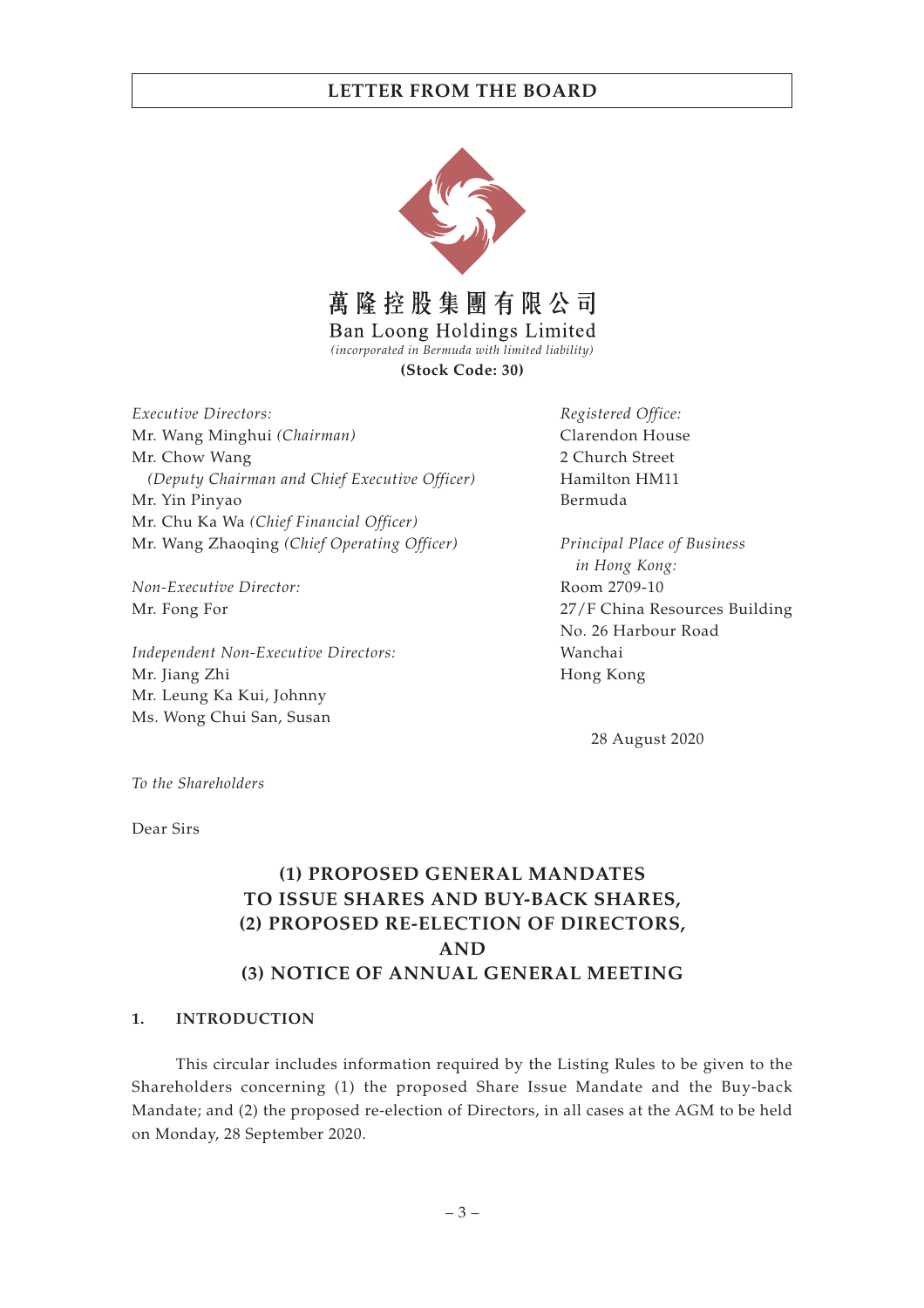#### **2. SHARE ISSUE MANDATE**

Resolution No. 5 as set out in the AGM Notice will, if passed, give a general unconditional mandate to the Directors authorising the Company to allot additional Shares of up to 20% of the total number of Shares in issue as at the date of AGM. As at the Latest Practicable Date, the total number of Shares in issue was 6,448,152,160 Shares. Assuming the number of Shares in issue remains unchanged from the Latest Practicable Date to the date of the AGM, the maximum number of Shares that can be issued upon approval of the Share Issue Mandate would be 1,289,630,432 Shares.

Resolution No. 7 as set out in the AGM Notice will be proposed at the AGM such that, conditional upon Resolutions Nos. 5 and 6 being passed, the total number of Shares which are bought-back by the Company under the Buy-back Mandate shall be added to the total number of Shares that may be allotted by the Company pursuant to the Share Issue Mandate.

#### **3. BUY-BACK MANDATE**

Resolution No. 6 as set out in the AGM Notice will, if passed, give a general unconditional mandate to the Directors authorising the Company to buy-back up to 10% of the fully paid Shares in issue as at the date of the AGM. Assuming the number of Shares in issue remains unchanged from the Latest Practicable Date to the date of the AGM, the maximum number of Shares that can be bought-back upon approval of the Buy-back Mandate will be 644,815,216 Shares.

An explanatory statement in connection with the Buy-back Mandate is set out in Appendix II to this circular. The explanatory statement contains all the requisite information required under the Listing Rules to be given to the Shareholders to enable them to make an informed decision on whether to vote for or against the resolution approving the Buy-back Mandate.

#### **4. RE-ELECTION OF DIRECTORS**

Pursuant to the provisions of the Bye-laws, Mr. Chow Wang, Mr. Chu Ka Wa and Mr. Wang Zhaoqing will retire at the AGM. The Board was notified by each of the retiring Directors that he will offer himself for re-election at the AGM as an executive Director.

Details of the retiring Directors to be re-elected at the AGM which are required to be disclosed by the Listing Rules are set out in Appendix I to this circular.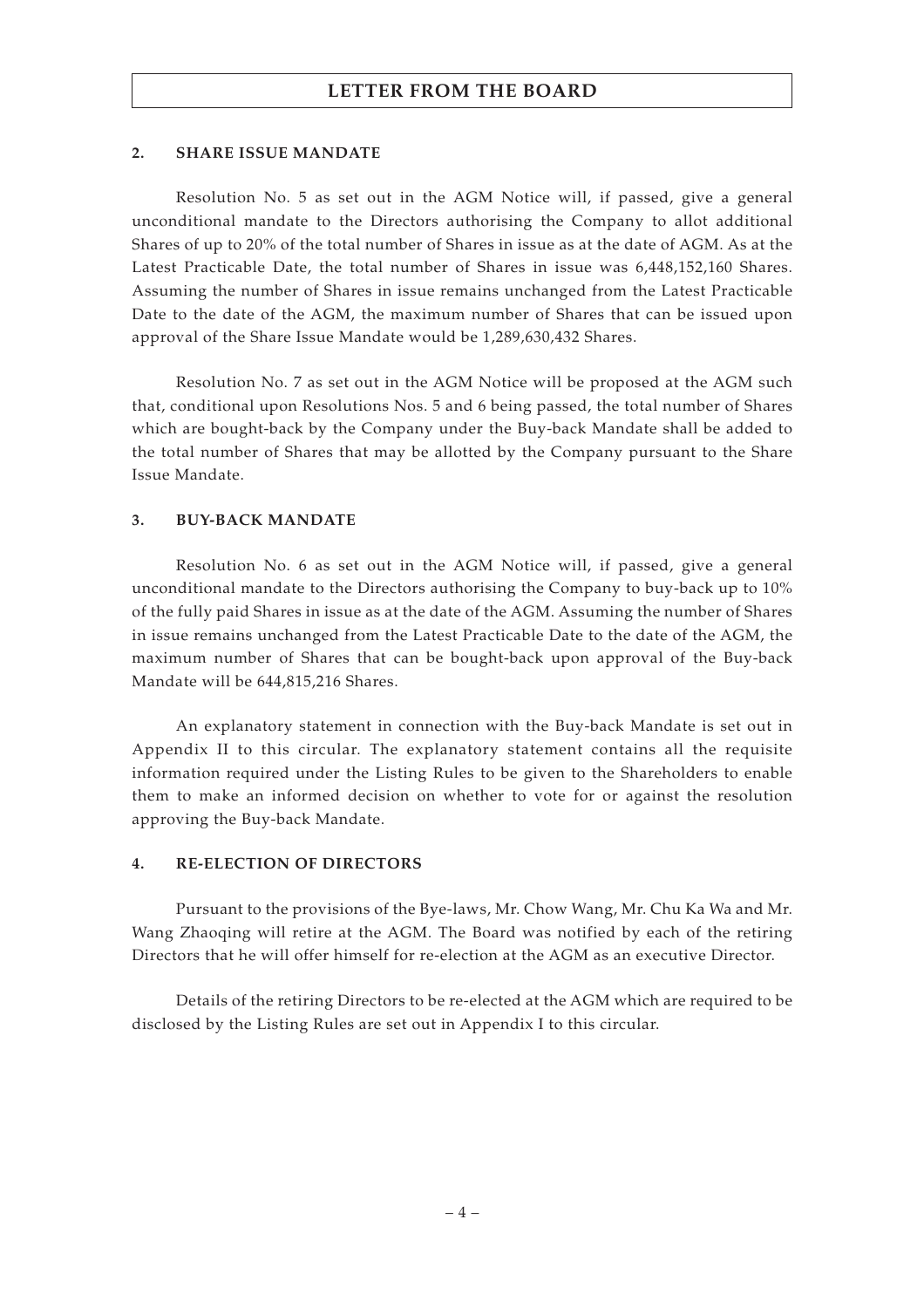#### **5. VOTING BY POLL**

Pursuant to Rule 13.39(4) of the Listing Rules and Bye-law 66 of the Company, all votes of the Shareholders at a general meeting must be taken by poll, except where the chairman of the meeting, in good faith, decides to allow a resolution which relates purely to a procedural or administrative matter to be voted on by a show of hands.

## **6. THE AGM**

A notice convening the AGM to be held at Boardroom 5, M/F, Renaissance Harbour View Hotel Hong Kong, 1 Harbour Road, Wanchai, Hong Kong on Monday, 28 September 2020 at 10:00 a.m. is set out on pages 13 to 17 of this circular. Ordinary resolutions will be proposed at the AGM to approve, among other things, the proposed Share Issue Mandate and the Buy-back Mandate and the proposed re-election of Directors. The AGM Notice will be despatched to the Shareholders together with this circular. A form of proxy for use at the AGM will also be enclosed.

A valid proxy must be completed and returned to the branch share registrar of the Company in Hong Kong, Computershare Hong Kong Investor Services Limited of 17M Floor, Hopewell Centre, 183 Queen's Road East, Wanchai, Hong Kong, in accordance with the instructions printed on the form of proxy not less than 48 hours before the time fixed for holding the AGM (i.e. not later than Saturday, 26 September 2020 at 10:00 a.m. (Hong Kong time)). Completion and return of the form of proxy will not preclude you from attending and voting in person at the AGM if you so wish.

## **7. CLOSURE OF REGISTER OF MEMBERS**

The transfer books and register of members will be closed from Wednesday, 23 September 2020 to Monday, 28 September 2020, both dates inclusive, during which period no transfer of shares will be effected. In order to qualify for attending and voting at the forthcoming AGM, all transfers accompanied by the relevant share certificates must be lodged with the Company's branch share registrar in Hong Kong, Computershare Hong Kong Investor Services Limited of Shops 1712-1716, 17th Floor, Hopewell Centre, 183 Queen's Road East, Wanchai, Hong Kong for registration no later than 4:30 p.m. on Tuesday, 22 September 2020.

## **8. RECOMMENDATIONS**

The Board is of the view that the Share Issue Mandate, the Buy-back Mandate and the proposed re-election of Directors are in the interests of the Company and the Shareholders as a whole. Accordingly, the Board recommends that the Shareholders vote in favour of all resolutions to be proposed at the AGM.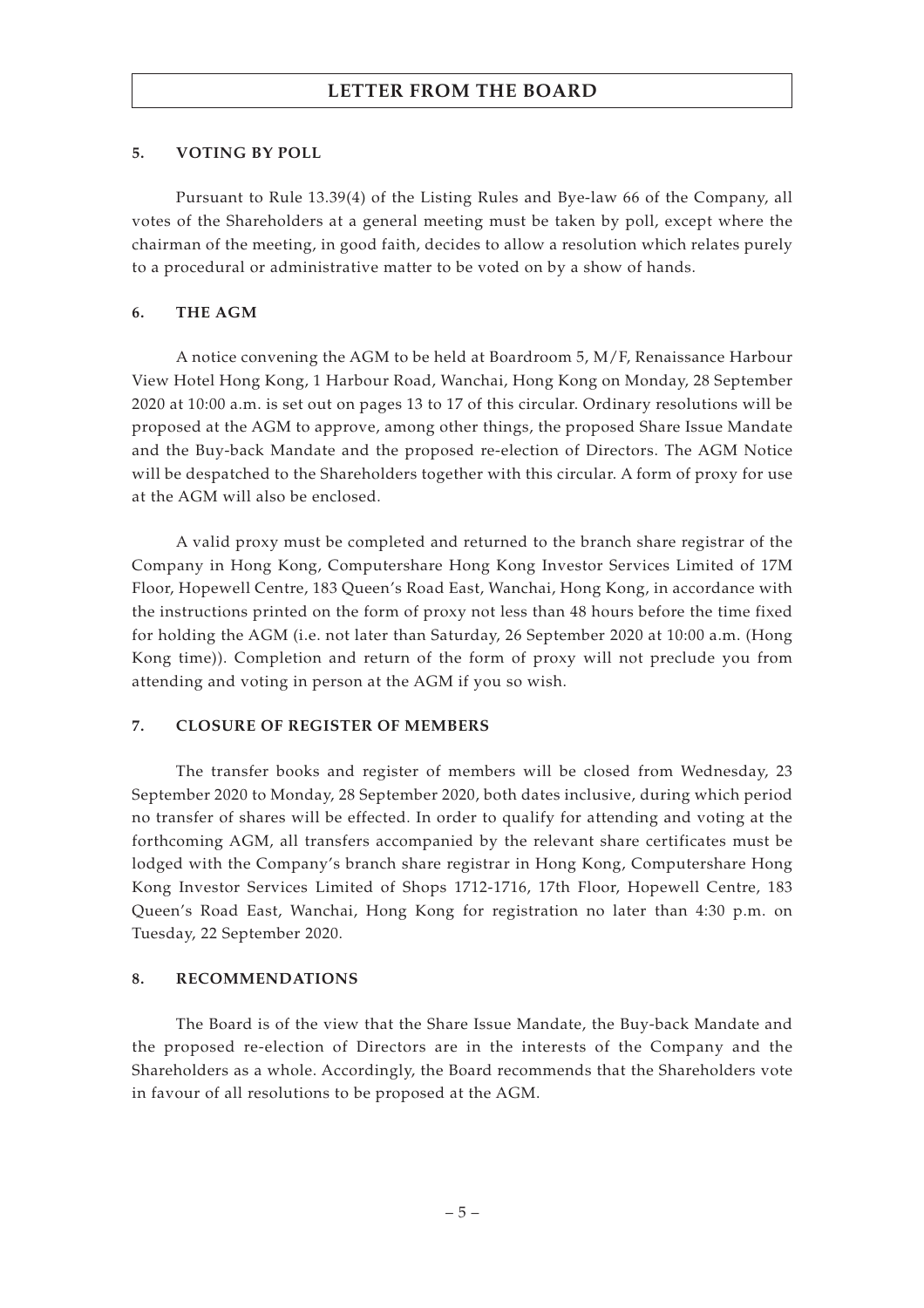## **9. RESPONSIBILITY STATEMENT**

This circular, for which the Directors collectively and individually accept full responsibility, includes particulars given in compliance with the Listing Rules for the purpose of giving information with regard to the Company. The Directors, having made all reasonable enquiries, confirm that, to the best of their knowledge and belief, the information contained in this circular is accurate and complete in all material respects and not misleading or deceptive, and there are no other matters the omission of which would make any statement herein or this circular misleading.

## **10. GENERAL**

To the best of the Director's knowledge, information and belief, having made all reasonable enquiries, no Shareholder is required to abstain from voting on the resolutions to be proposed at the AGM.

## **11. MISCELLANEOUS**

The English texts of this circular and the accompanying form of proxy shall prevail over the Chinese texts in case of inconsistency.

> Yours faithfully For and on behalf of the Board **Ban Loong Holdings Limited Chow Wang** *Deputy Chairman & Chief Executive Officer*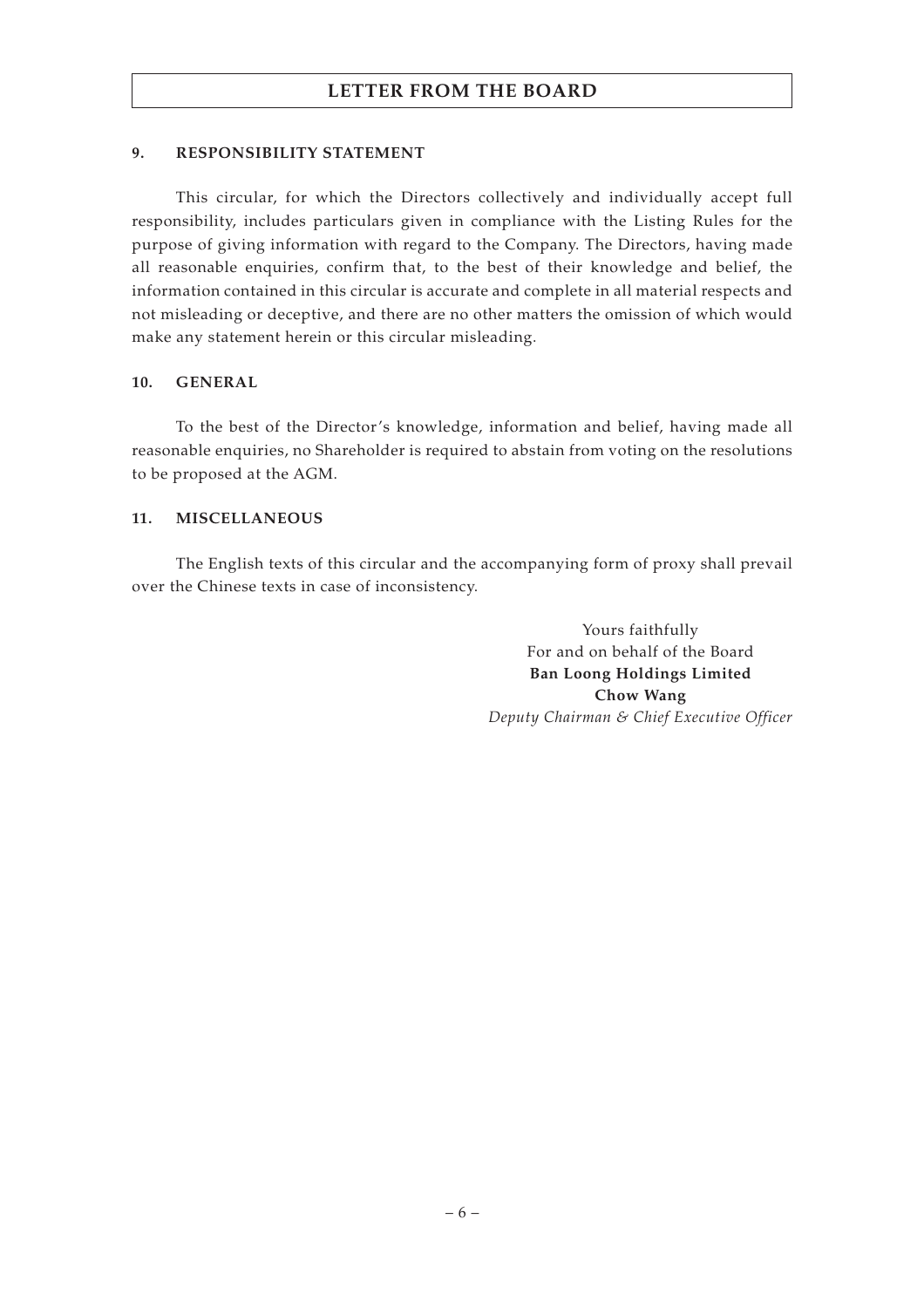# **APPENDIX I BIOGRAPHICAL INFORMATION OF DIRECTORS PROPOSED FOR RE-ELECTION**

In relation to the proposed resolution No. 2 as set out in the AGM Notice regarding the re-election of the retiring Directors, Mr. Chow Wang, Mr. Chu Ka Wa and Mr. Wang Zhaoqing are eligible and are offering themselves for re-election in accordance with the Bye-laws at the AGM.

The biographical information of the Directors proposed for re-election is set out below.

## **Mr. Chow Wang ("Mr. Chow")**

Mr. Chow, aged 56, was appointed as an Executive Director, the Chairman of the Board, the chairman of the nomination committee of the Company (the "**Nomination Committee**") and the remuneration committee of the Company (the "**Remuneration Committee**") with effect from 9 October 2014. Mr. Chow was appointed as a Chief Executive Officer of the Company with effect from 23 January 2017. With effect from 12 September 2019, Mr. Chow ceased to be the Chairman of the Board and was re-designated as the Deputy Chairman, continued to occupy the position of Chief Executive Officer, ceased to be the chairman but continue to be a member of the Nomination Committee. Mr. Chow has over more than 21 years of experience in the field of business development, trading and investment. After Mr. Chow finished his secondary education in China in early 80's, he was engaged in trading business in Shenzhen, China. After relocating to Hong Kong in late 80's, Mr. Chow established Ban Loong Shareholding Limited ("**Ban Loong Shareholding**") and acquired Union Shine Technology Limited ("**Union Shine**"). Ban Loong Shareholding is engaged in the investment in private equity projects in Hong Kong and China, while Union Shine is engaged in the production of consumer electronic products, accessories and parts. Mr. Chow has extensive experience in corporate development and management, and has a well-established social network in financial and business sectors in Hong Kong and China.

Mr. Chow currently acts as director of the following subsidiaries of the Company, namely, Ban Loong Finance Company Limited, Wan Long Xing Ye Commercial Trading (Hong Kong) Limited, Yunnan Baiyao Qingyitang Hong Kong Limited and Ban Loong Fund Investment Limited.

As at the Latest Practicable Date, Mr. Chow has interest in 495,404,000 Shares representing approximately 7.68% of the total number of Shares in issue.

As at the Latest Practicable Date and save as disclosed above, Mr. Chow does not (a) hold any position with the Group; (b) have any interest or short position in the shares of the Company which fall to be disclosed under Part XV of the SFO; and (c) have any relationship with any other Directors, senior management or substantial or controlling shareholders of the Company. There is no service contract and fixed term of service between Mr. Chow and the Company but he is subject to retirement by rotation and re-election at the annual general meetings of the Company in accordance with the Bye-laws. Mr. Chow is entitled to a director's fee of HK\$106,000 per month, which is determined by reference to his duties and responsibilities and the prevailing market conditions.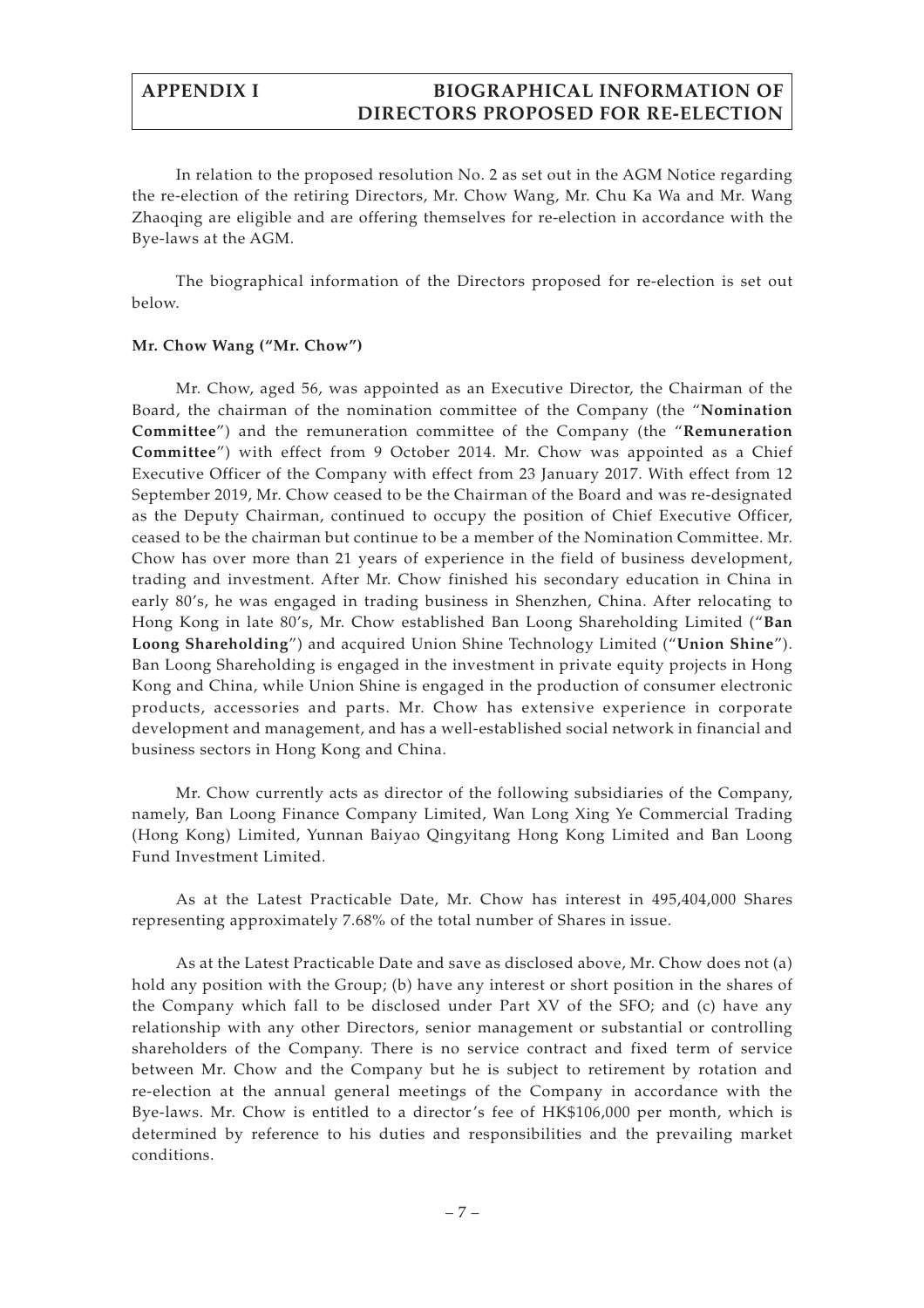# **APPENDIX I BIOGRAPHICAL INFORMATION OF DIRECTORS PROPOSED FOR RE-ELECTION**

Save as disclosed above, (a) Mr. Chow did not hold any directorships in other listed public companies in the past three years; (b) there is no other information which is discloseable pursuant to Rules  $13.51(2)(h)$  to  $13.51(2)(v)$  of the Listing Rules; and (c) there are no other matters that need to be brought to the attention of the Shareholders.

## **Mr. Chu Ka Wa ("Mr. Chu")**

Mr. Chu, aged 35, was appointed as the Financial Controller of the Company since March 2013. Mr. Chu was appointed as an Executive Director and Chief Financial Officer of the Company on 23 January 2017. He was also appointed as an authorised representative and a member of the Nomination Committee and the Remuneration Committee on 24 January 2017. With effect from 12 September 2019, Mr. Chu ceased to be a member of the Nomination Committee. Mr. Chu obtained a Bachelor of Accounting degree from The Hong Kong University of Science and Technology in 2008 and a Master of Corporate Governance degree from The Hong Kong Polytechnic University in 2016. Mr. Chu is a member of Hong Kong Institute of Certified Public Accountants, an associate member of Hong Kong Institute of Chartered Secretaries and an associate member of the Institute of Chartered Secretaries and Administrators. Mr. Chu had over 9 years' experience in auditing and financial management.

Mr. Chu currently acts as a director of the following subsidiaries of the Company, namely, Ban Loong Finance Company Limited, Wan Long Xing Ye Commercial Trading (Hong Kong) Limited, Yunnan Baiyao Qingyitang Hong Kong Limited, Susanoo Ventures Limited, Ban Loong Asset Management Limited, Ban Loong Fund Investment Limited and Ban Loong Hemp Technology Limited.

As at the Latest Practicable Date and save as disclosed above, Mr. Chu does not (a) hold any position with the Group; (b) have any interest or short position in the Shares which fall to be disclosed under Part XV of the SFO; and (c) have any relationship with any other Directors, senior management or substantial or controlling shareholders of the Company. There is no service contract and fixed term of service between Mr. Chu and the Company but he is subject to retirement by rotation and re-election at the annual general meetings of the Company in accordance with the Bye-laws. Mr. Chu is entitled to a director's fee of HK\$74,200 per month, which is determined by reference to his duties and responsibilities and the prevailing market conditions.

Save as disclosed above, (a) Mr. Chu did not hold any directorships in other listed public companies in the past three years; (b) there is no other information which is discloseable pursuant to Rules 13.51(2)(h) to 13.51(2)(v) of the Listing Rules; and (c) there are no other matters that need to be brought to the attention of the Shareholders.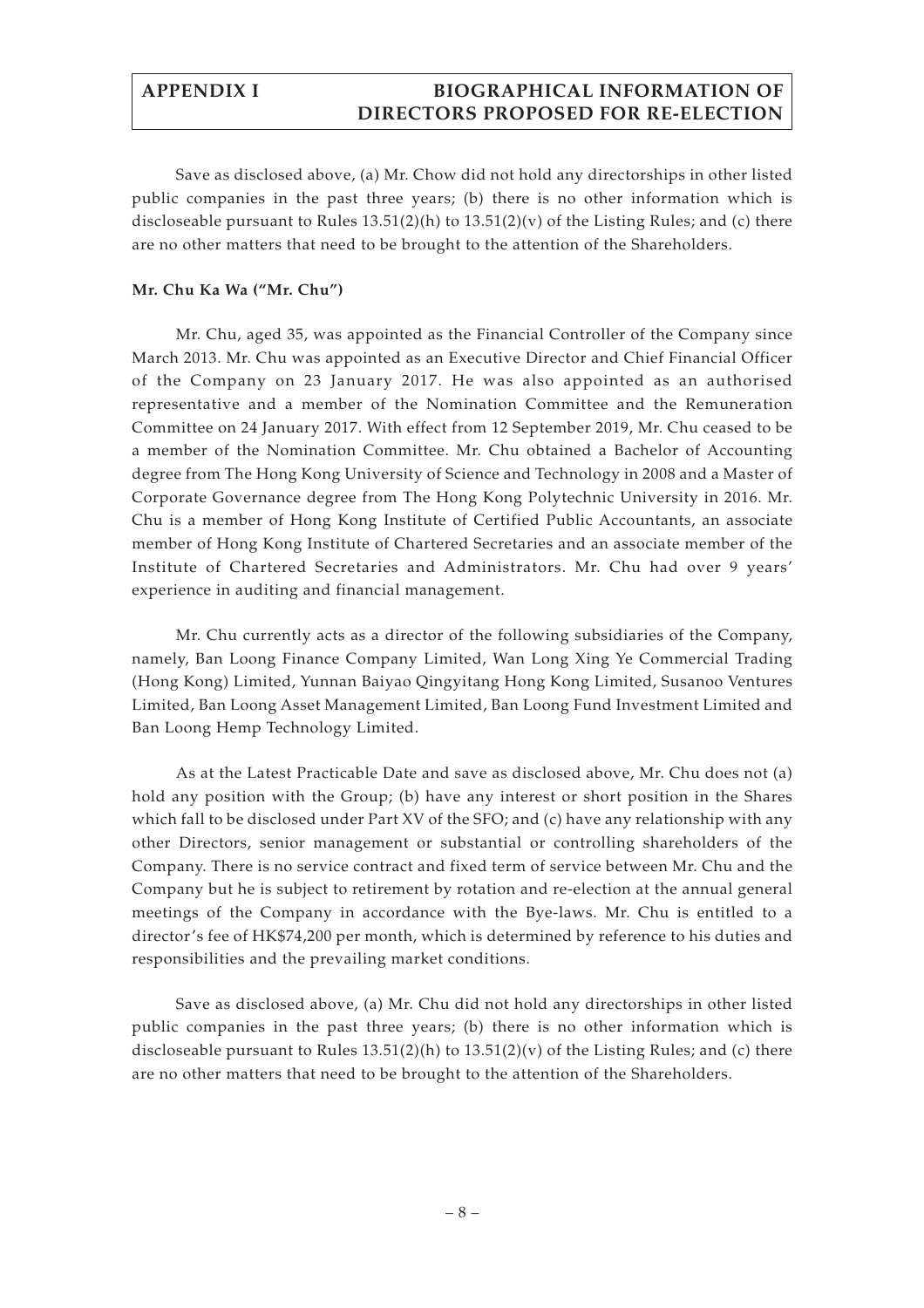## **APPENDIX I BIOGRAPHICAL INFORMATION OF DIRECTORS PROPOSED FOR RE-ELECTION**

#### **Mr. Wang Zhaoqing ("Mr. Wang")**

Mr. Wang, aged 57, was appointed as the Chief Operating Officer of the Company since December 2013. Mr. Wang was appointed as an Executive Director with effect from 23 January 2017. Mr. Wang graduated from College for Administrative Personnel of the Customs, China in 1987 and College of Economics, Jinan University, Guangzhou in 1989. He also obtained a Master of Business Administration degree from Hong Kong Baptist University in 2004. Mr. Wang obtained a Doctor of Business Administration degree from Victoria University, Switzerland in 2009. From 2007 to 2008, he was a Senior Visiting Scholar in Asia School of Business Singapore. Mr. Wang has over 25 years of working experience in the business operating sector, and is experienced in financial and economic analysis, and the management of import and export.

Mr. Wang currently acts as director of the following subsidiaries of the Company, namely, Ban Loong Finance Company Limited.

As at the Latest Practicable Date and save as disclosed above, Mr. Wang does not (a) hold any position with the Group; (b) have any interest or short position in the Shares which fall to be disclosed under Part XV of the SFO; and (c) have any relationship with any other Directors, senior management or substantial or controlling shareholders of the Company. There is no service contract and fixed term of service between Mr. Wang and the Company but she is subject to retirement by rotation and re-election at the annual general meetings of the Company in accordance with the Bye-laws. Mr. Wang is entitled to a director's fee of HK\$58,300 per month, which is determined by reference to his duties and responsibilities and the prevailing market conditions.

Save as disclosed above, (a) Mr. Wang did not hold any directorships in other listed public companies in the past three years; (b) there is no other information which is discloseable pursuant to Rules  $13.51(2)(h)$  to  $13.51(2)(v)$  of the Listing Rules; and (c) there are no other matters that need to be brought to the attention of the Shareholders.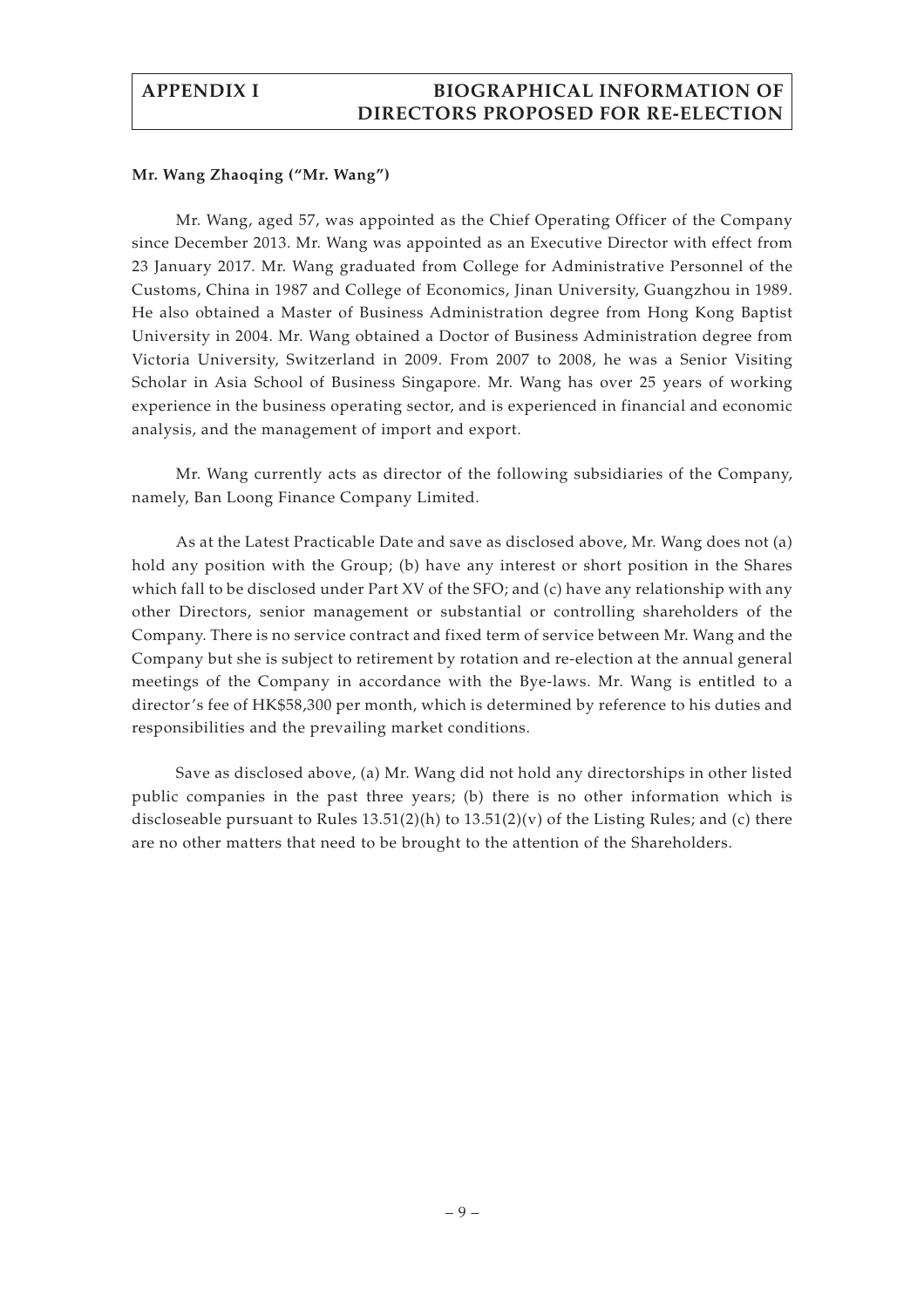## **APPENDIX II EXPLANATORY STATEMENT ON THE BUY-BACK MANDATE**

The information sets out below constitutes an explanatory statement for the purpose of Rule 10.06 of the Listing Rules:

## **(1) Share Capital**

Exercise in full of the Buy-back Mandate (on the basis of 6,448,152,160 Shares in issue as at the Latest Practicable Date), would result in up to 644,815,216 Shares being bought-back by the Company during the Relevant Period (as defined in Resolution No. 6), assuming no Shares are issued or bought-back between the Latest Practicable Date and the date of AGM.

## **(2) Reasons for Buy-backs**

The Directors believe that it is in the best interests of the Company and the Shareholders to have a general authority from the Shareholders to enable the Directors to repurchase Shares. Such buy-backs may, depending on market conditions and funding arrangements at the time, lead to an enhancement in the value of the Shares and/or earnings per Share and will only be made when the Directors believe that such buy-backs will benefit the Company and the Shareholders.

## **(3) Funding of Buy-backs**

In buying-back Shares, the Company may only apply funds legally available for such purpose in accordance with the laws of Bermuda and the Memorandum of Association and Bye-laws of the Company. Such funds may include profits available for distribution and the proceeds of a fresh issue of Shares made for the purpose of the buy-backs.

An exercise of the Buy-Back Mandate in full may have a material adverse impact on the working capital and gearing position of the Company compared with those as at 31 March 2020, being the latest published audited consolidated accounts. The Directors do not, however, intend to exercise the Buy-back Mandate to such an extent as would, in the circumstances, have a material adverse effect on the working capital requirements or the gearing level of the Company which in the opinion of the Directors are from time to time appropriate for the Company.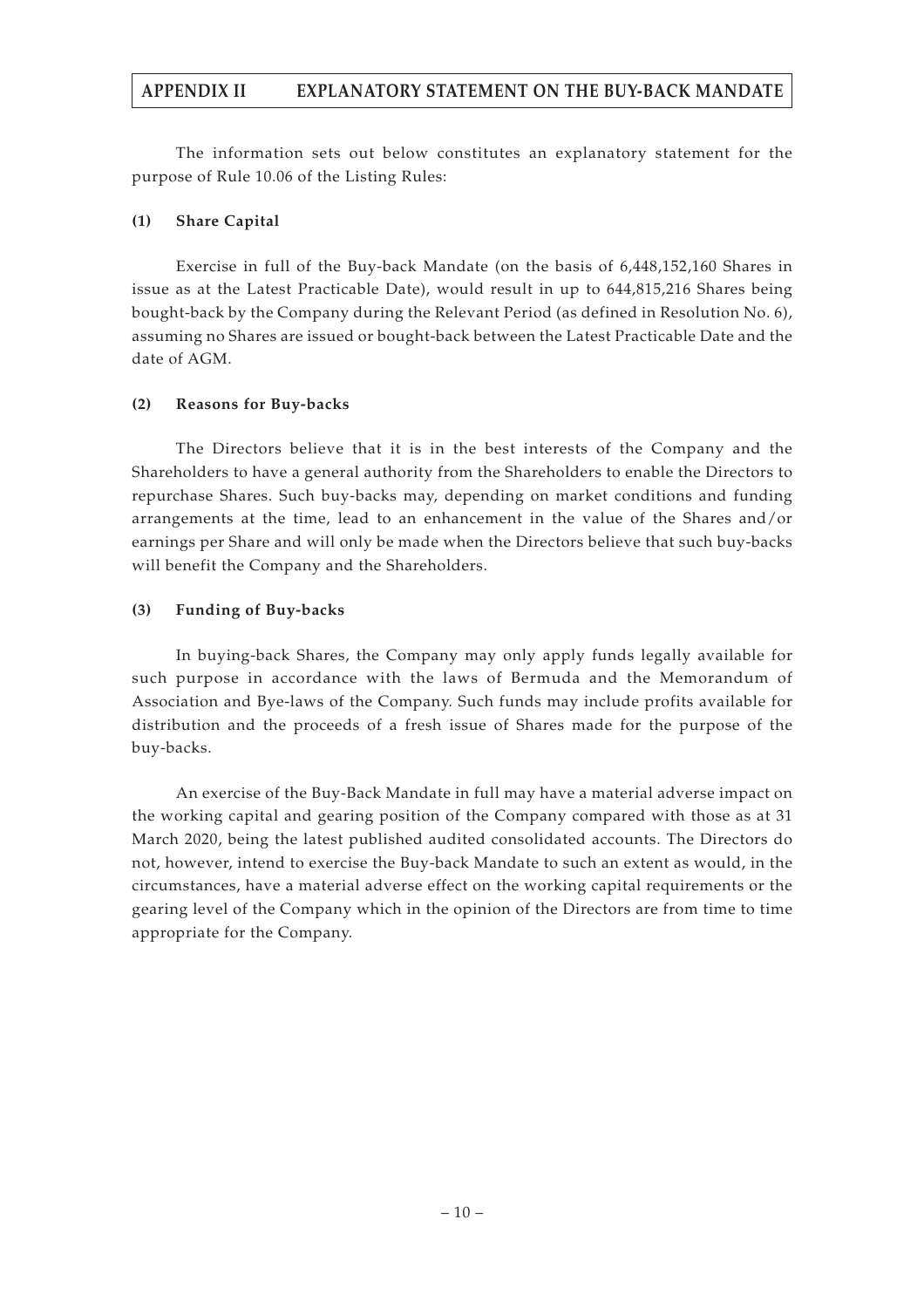## **APPENDIX II EXPLANATORY STATEMENT ON THE BUY-BACK MANDATE**

## **(4) Share Price**

The highest and lowest prices at which Shares have been traded on the Stock Exchange during each of the twelve months preceding and up to the Latest Practicable Date were as follows:

|                                            | <b>Traded Market Price</b> |        |
|--------------------------------------------|----------------------------|--------|
|                                            | Highest                    | Lowest |
|                                            | HK\$                       | HK\$   |
|                                            |                            |        |
| 2019                                       |                            |        |
| August                                     | 0.248                      | 0.225  |
| September                                  | 0.300                      | 0.230  |
| October                                    | 0.370                      | 0.250  |
| November                                   | 0.390                      | 0.320  |
| December                                   | 0.360                      | 0.305  |
|                                            |                            |        |
| 2020                                       |                            |        |
| January                                    | 0.370                      | 0.295  |
| February                                   | 0.335                      | 0.290  |
| March                                      | 0.310                      | 0.243  |
| April                                      | 0.255                      | 0.239  |
| May                                        | 0.290                      | 0.219  |
| June                                       | 0.270                      | 0.240  |
| July                                       | 0.265                      | 0.231  |
| August (up to the Latest Practicable Date) | 0.300                      | 0.221  |

## **(5) The Takeovers Code**

If as a result of a buy-back of Shares by the Company, a shareholder's proportionate interest in the voting rights of the Company increases, such increase will be treated as an acquisition for the purpose of Rule 32 of the Takeovers Code. Accordingly, a shareholder, or a group of shareholders acting in concert, could obtain or consolidate control of the Company and become obliged to make a mandatory offer in accordance with Rules 26 and 32 of the Takeovers Code as a result of a buy-back of Shares by the Company.

In the event that any exercise of the Buy-back Mandate would, to the knowledge of the Directors, have a consequence under the Takeovers Code, the Directors do not propose to exercise the Buy-back Mandate to such an extent as would trigger a mandatory offer obligation for any shareholder or group of shareholders.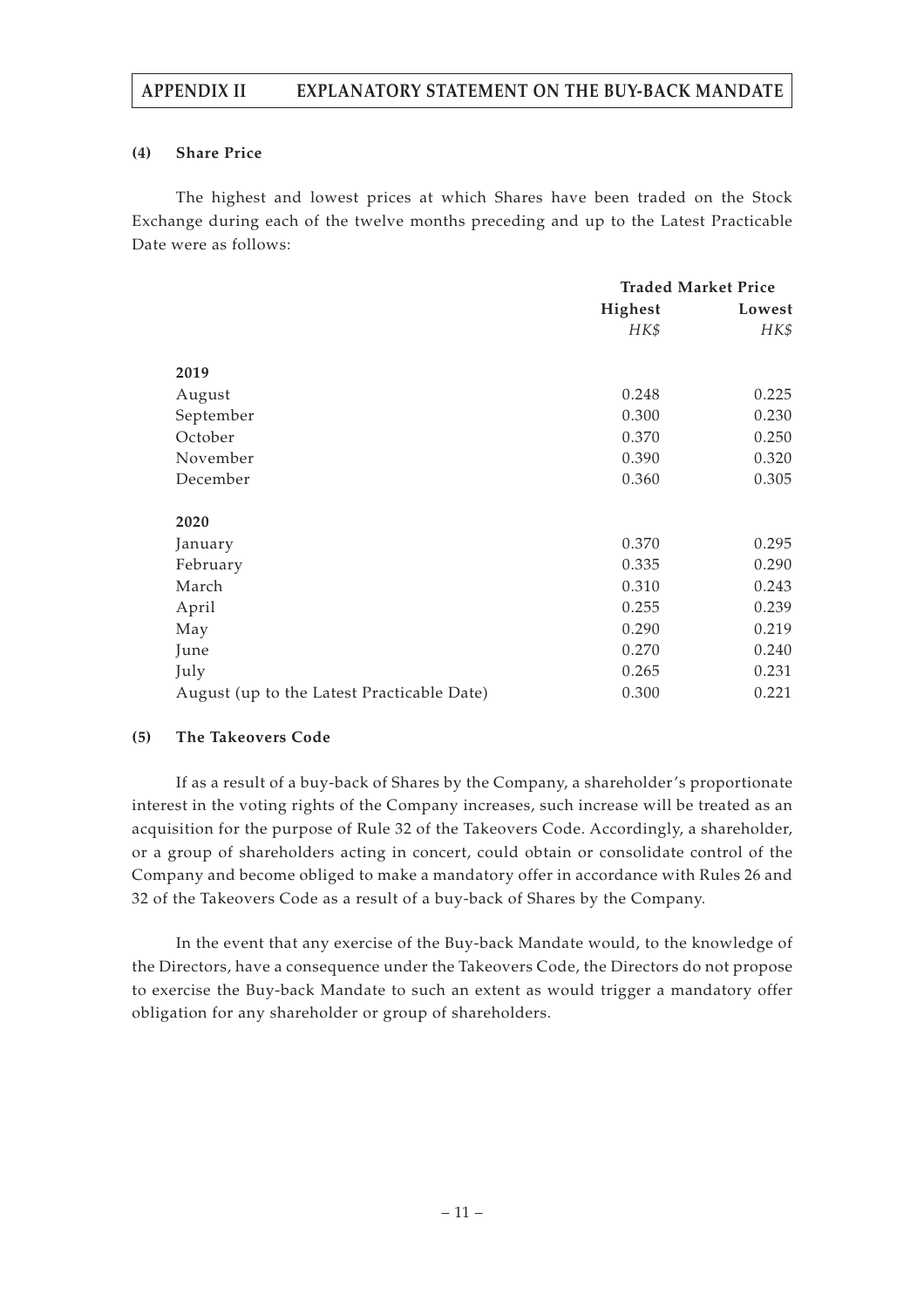# **APPENDIX II EXPLANATORY STATEMENT ON THE BUY-BACK MANDATE**

## **(6) Miscellaneous**

None of the Directors nor, to the best of their knowledge having made all reasonable enquiries, any of their close associates currently intends to sell any Shares to the Company or its subsidiaries under the Buy-back Mandate if such Buy-back Mandate is approved by Shareholders.

The Directors have undertaken to the Stock Exchange to exercise the Company's power to make purchases pursuant to the Buy-back Mandate in accordance with the Listing Rules and the laws of Bermuda.

No core connected persons have notified the Company that they have a present intention to sell Shares to the Company, or have undertaken not to do so, in the event that the Buy-back Mandate is approved by the Shareholders.

Assuming that the Buy-back Mandate is exercised in full, the share capital of the Company in issue will be reduced to 5,803,336,944 Shares (on the basis of 6,448,152,160 Shares in issue as at the Latest Practicable Date and assuming that no further Shares are issued or bought-back between the Latest Practicable Date and the date of the AGM). The Company will not buy-back Shares which would result in the amount of Shares held by the public being reduced to less than the prescribed minimum percentage of 25%.

The Company has not bought-back Shares (whether on the Stock Exchange or otherwise) during the six months prior to the Latest Practicable Date.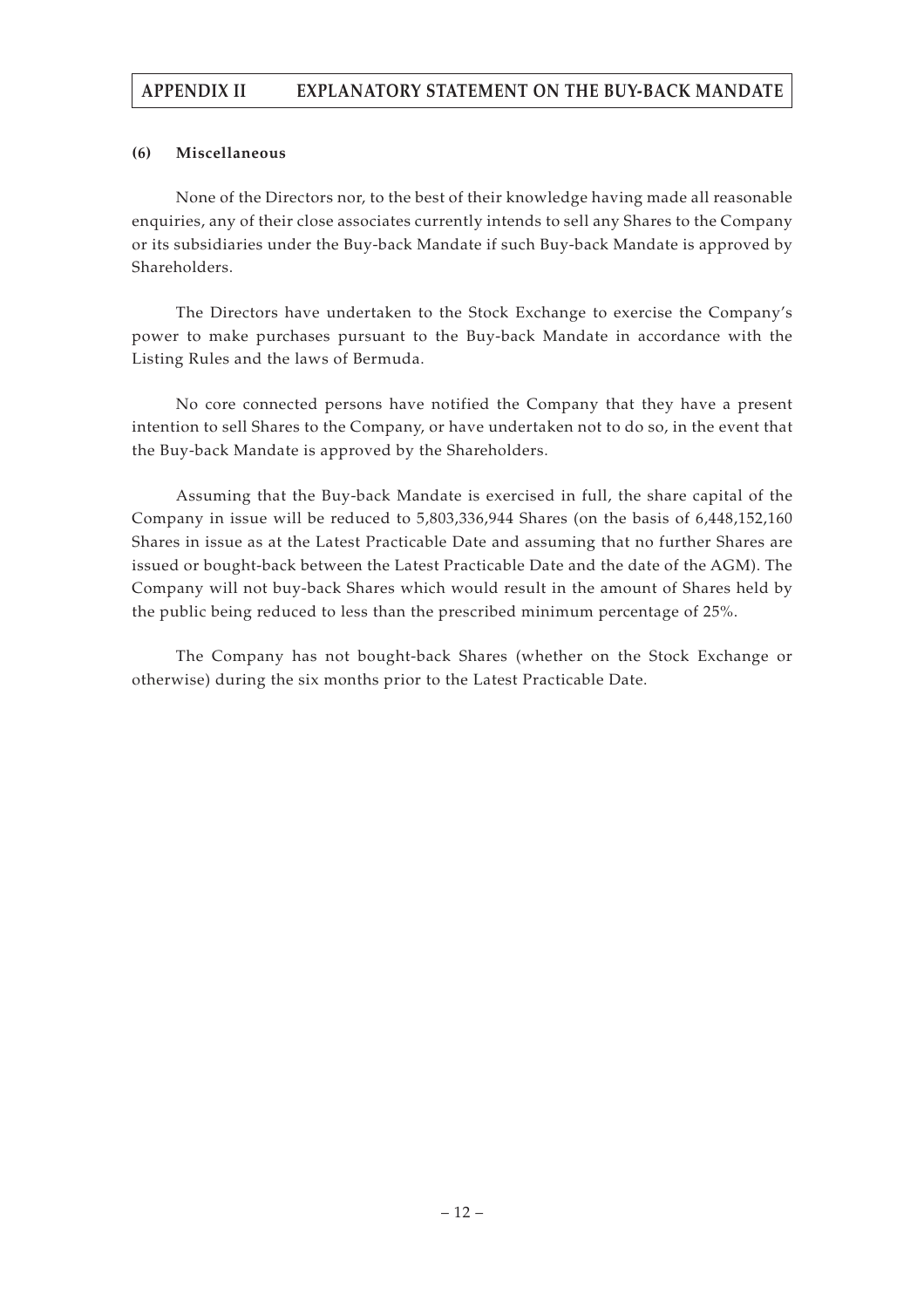

# **NOTICE OF ANNUAL GENERAL MEETING**

**NOTICE IS HEREBY GIVEN** that the annual general meeting (the "**Annual General Meeting**") of Ban Loong Holdings Limited (the "**Company**") will be held at Boardroom 5, M/F, Renaissance Harbour View Hotel Hong Kong, 1 Harbour Road, Wanchai, Hong Kong on Monday, 28 September 2020 at 10:00 a.m. to transact the following business:

- 1. To receive and adopt the audited financial statements and the reports of directors of the Company (the "**Directors**") and auditors for the financial year ended 31 March 2020;
- 2. (a) To re-elect Mr. Chow Wang as an executive Director;
	- (b) To re-elect Mr. Chu Ka Wa as an executive Director;
	- (c) To re-elect Mr. Wang Zhaoqing as an executive Director.
- 3. To authorise the board of Directors (the "**Board**") to fix the remuneration of the Directors;
- 4. To re-appoint HLB Hodgson Impey Cheng Limited as the auditors of the Company and authorise the Board to fix their remuneration;
- 5. As special business to consider and, if thought fit, pass with or without amendments, the following resolution as an ordinary resolution:

## "**THAT**:

(a) subject to paragraph (c) and (d) below, the exercise by the Directors during the Relevant Period (as defined below) of all powers of the Company (the "**Share Issue Mandate**") to allot, issue and deal with additional shares of HK\$0.01 each in the capital of the Company ("**Shares**") and to make, issue or grant offers, agreements, options, securities convertible or exchangeable into Shares or similar rights which would or might require the exercise of such powers, be and is hereby generally and unconditionally approved;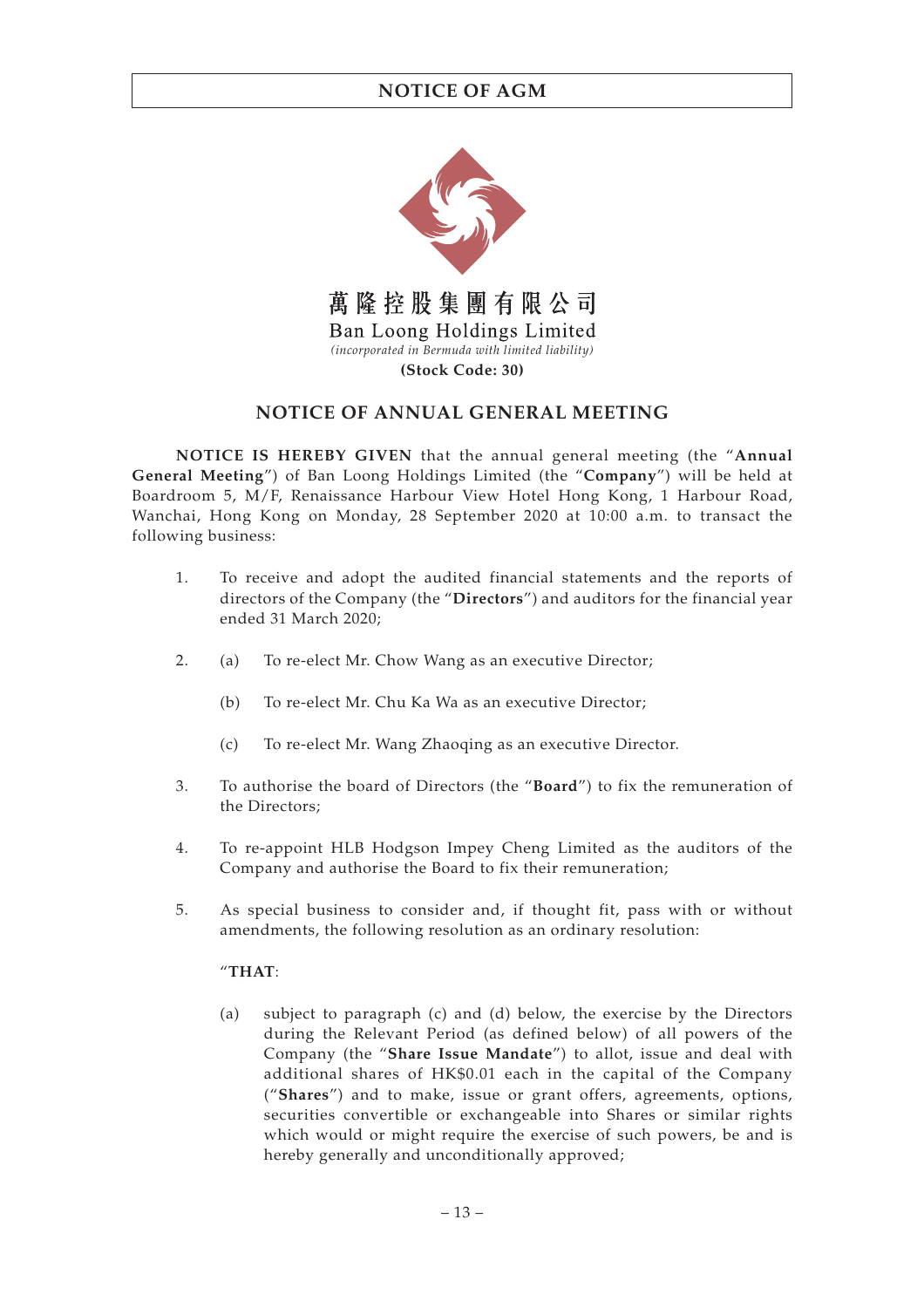- (b) the approval in paragraph (a) above shall authorise the Directors during the Relevant Period (as defined below) to make, issue or grant offers, agreements, options, securities convertible or exchangeable into Shares or similar rights, the making, issuing or granting of which would or might require the exercise of such powers after the end of the Relevant Period (as defined below);
- (c) the total number of Shares allotted or agreed conditionally or unconditionally to be allotted (whether pursuant to an option, conversion or otherwise) by the Directors pursuant to the approval in paragraph (a) and (b) above, otherwise than pursuant to (i) a Rights Issue (as defined below), (ii) the exercise of rights of conversion or exchange under the terms of any convertible or exchangeable securities issued by the Company, (iii) any share option scheme or similar arrangement for the time being adopted for the grant or issue of Shares or rights to acquire Shares, and (iv) any scrip dividend scheme or similar arrangements providing for the allotment of Shares in lieu of the whole or a part of a dividend on Shares pursuant to the Bye-laws of the Company from time to time, shall not exceed 20% of the total number of Shares in issue as at the date of passing of this resolution and the said approval shall be limited accordingly;
- (d) the Share Issue Mandate shall be limited by the applicable rules and requirements of The Stock Exchange of Hong Kong Limited (the "**Stock Exchange**") as amended from time to time, including the restrictions for using the Share Issue Mandate to issue (i) securities convertible into new Shares for cash consideration, if the initial conversion price of such convertible securities is lower than the Benchmarked Price (as defined below) of the Shares at the time of the relevant placing; and (ii) warrants, options or similar rights to subscribe for new Shares or securities convertible into new Shares for cash consideration;
- (e) for the purpose of this resolution:

"**Relevant Period**" means the period from the passing of this resolution until whichever is the earliest of: (i) the conclusion of the next annual general meeting of the Company unless this authority is renewed either conditionally or unconditionally at such meeting; and (ii) the revocation or variation of this resolution by an ordinary resolution of the shareholders of the Company in general meeting;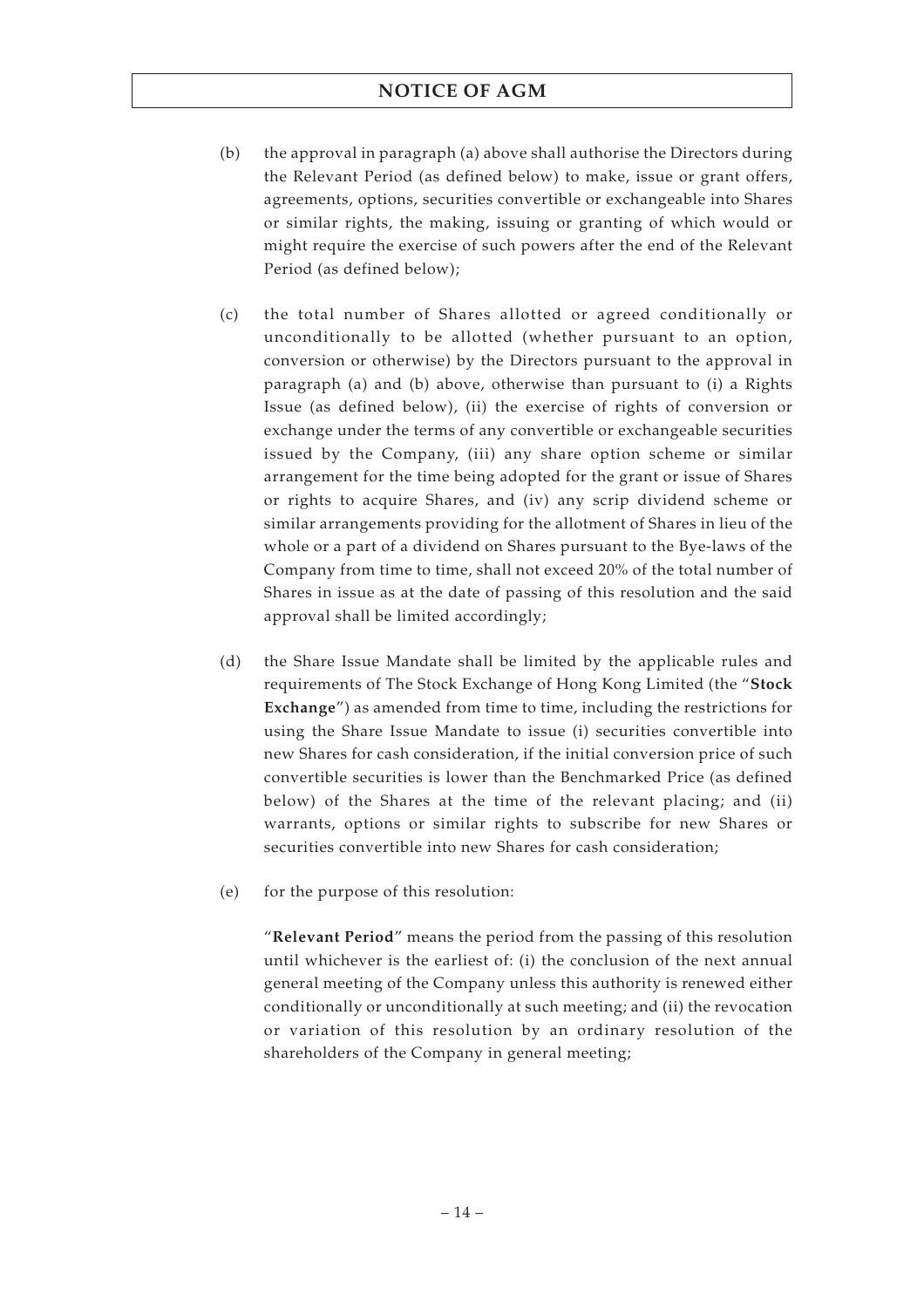"**Rights Issue**" means an offer of Shares open for a period fixed by the Directors made to the holders of the Shares on the register of members of the Company on a fixed record date in proportion to their then holdings of such Shares (subject to such exclusions or other arrangements as the Directors may deem necessary or expedient in relation to fractional entitlements or having regard to any restrictions or obligations under the laws of any relevant jurisdictions or the requirements of any recognised regulatory body or stock exchange); and

"**Benchmarked Price**" means the higher of: (a) the closing price on the date of the relevant placing agreement or other agreement involving the proposed issue of securities under the Share Issue Mandate; and (b) the average closing price in the 5 trading days immediately prior to the earlier of: (i) the date of announcement of the placing or the proposed transaction or arrangement involving the proposed issue of securities under the Share Issue Mandate; (ii) the date of the placing agreement or other agreement involving the proposed issue of securities under the Share Issue Mandate; and (iii) the date on which the placing or subscription price is fixed; and

- (f) the authority conferred by this resolution shall be additional to any other authorities granted to the Directors at any time to allot and issue additional Shares."
- 6. As special business to consider and, if thought fit, pass with or without amendments, the following resolution as an ordinary resolution:

## "**THAT**:

- (a) subject to paragraph (c) below, the exercise by the Directors during the Relevant Period (as hereinafter defined) of all powers of the Company (the "**Buy-back Mandate**") to buy-back issued Shares on the Stock Exchange or on any other stock exchanges on which the Shares may be listed and recognised by the Securities and Futures Commission of Hong Kong and the Stock Exchange for this purpose, subject to and in accordance with all applicable laws and rules and requirements of the Stock Exchange or any other stock exchanges as amended from time to time, be and is hereby generally and unconditionally approved;
- (b) the approval in paragraph (a) shall be in addition to any other authorisation granted to the directors and shall authorise the Directors to procure the Company to buy-back Shares at such prices as the Directors may at their discretion determine;
- (c) the total number of Shares which is authorised to be bought-back by the Company pursuant to this resolution during the Relevant Period shall not exceed 10% of the total number of Shares in issue as at the date of passing of this resolution; and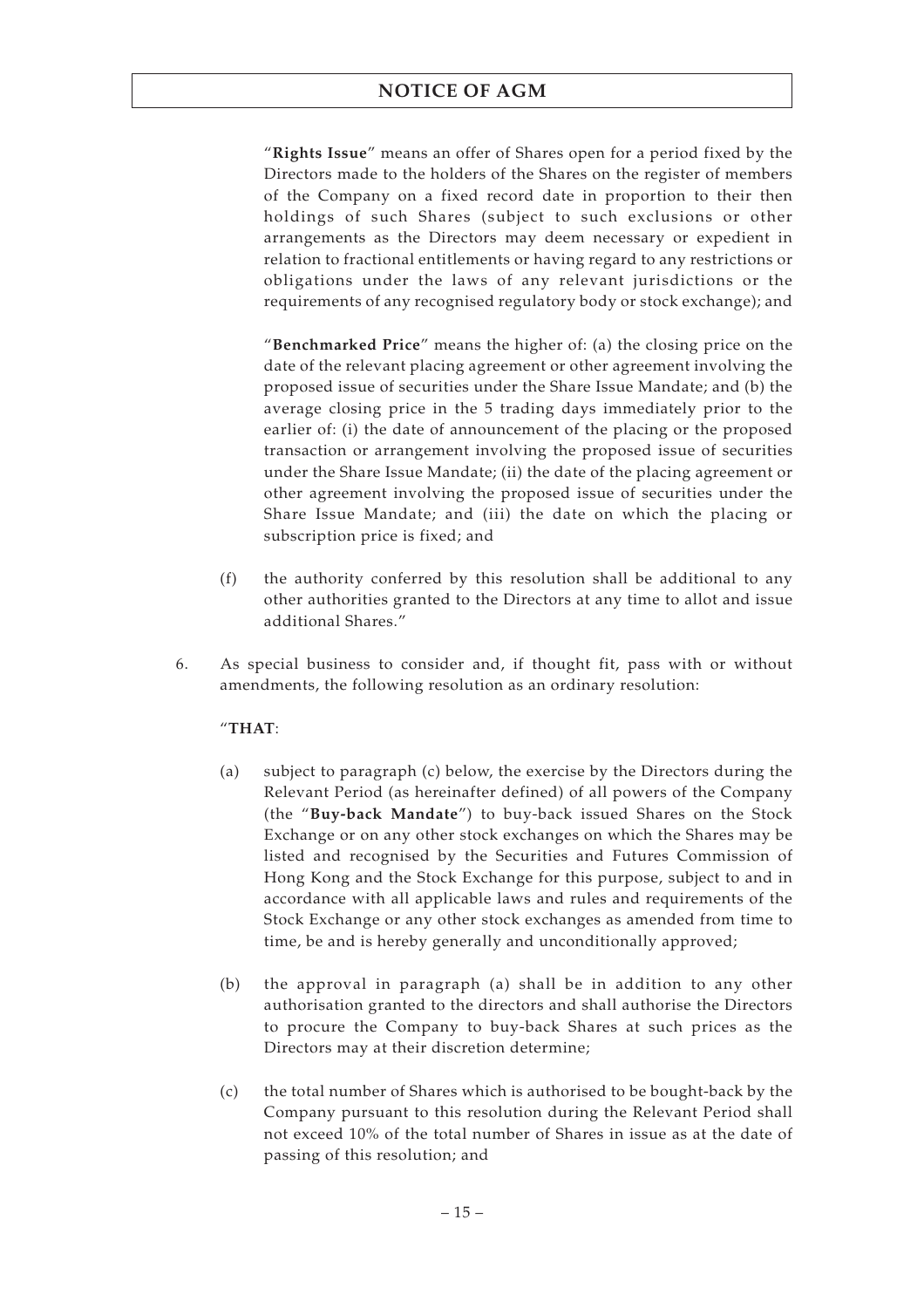- (d) for the purpose of this resolution, "Relevant Period" means the period from the passing of this resolution until whichever is the earliest of: (i) the conclusion of the next annual general meeting of the Company unless this authority is renewed either conditionally or unconditionally at such meeting; and (ii) the revocation or variation of this resolution by an ordinary resolution of the shareholders of the Company in general meeting."
- 7. As special business to consider and, if thought fit, pass with or without amendments, the following resolution as an ordinary resolution:

"**THAT** conditional upon the passing of Resolutions Nos. 5 and 6 as set out in the notice convening this meeting, the Share Issue Mandate be and is hereby extended by the addition to the total number of Shares which may be allotted or agreed conditionally or unconditionally to be allotted by the Directors pursuant to the Share Issue Mandate such number of the Shares which are bought-back by the Company under the Buy-back Mandate, provided that such number of Shares shall not exceed 10% of the total number of Shares in issue as at the date of passing of this resolution."

> By Order of the Board **Ban Loong Holdings Limited Chow Wang** *Deputy Chairman & Chief Executive Officer*

Hong Kong, 28 August 2020

*Registered Office:* Clarendon House 2 Church Street Hamilton HM11 Bermuda

*Principal place of business in Hong Kong:* Room 2709-10 27/F China Resources Building No. 26 Harbour Road Wanchai Hong Kong

*Notes:*

- 1. A member entitled to attend and vote at the meeting convened by the notice is entitled to appoint one or more proxies to attend and vote in his stead. A proxy need not be a member of the Company.
- 2. The register of members will be closed from Wednesday, 23 September 2020 to Monday, 28 September 2020, both dates inclusive, during which period no transfer of shares will be effected. The record date for determining the entitlement of the shareholders of the Company to attend and vote at the Meeting will be on Monday, 28 September 2020. In order to qualify for attending and voting at the forthcoming Annual General Meeting, all transfers accompanied by the relevant share certificates must be lodged with the Company's branch share registrar in Hong Kong, Computershare Hong Kong Investor Services Limited of Shops 1712-1716, 17th Floor, Hopewell Centre, 183 Queen's Road East, Wanchai, Hong Kong for registration no later than 4:30 p.m. on Tuesday, 22 September 2020.